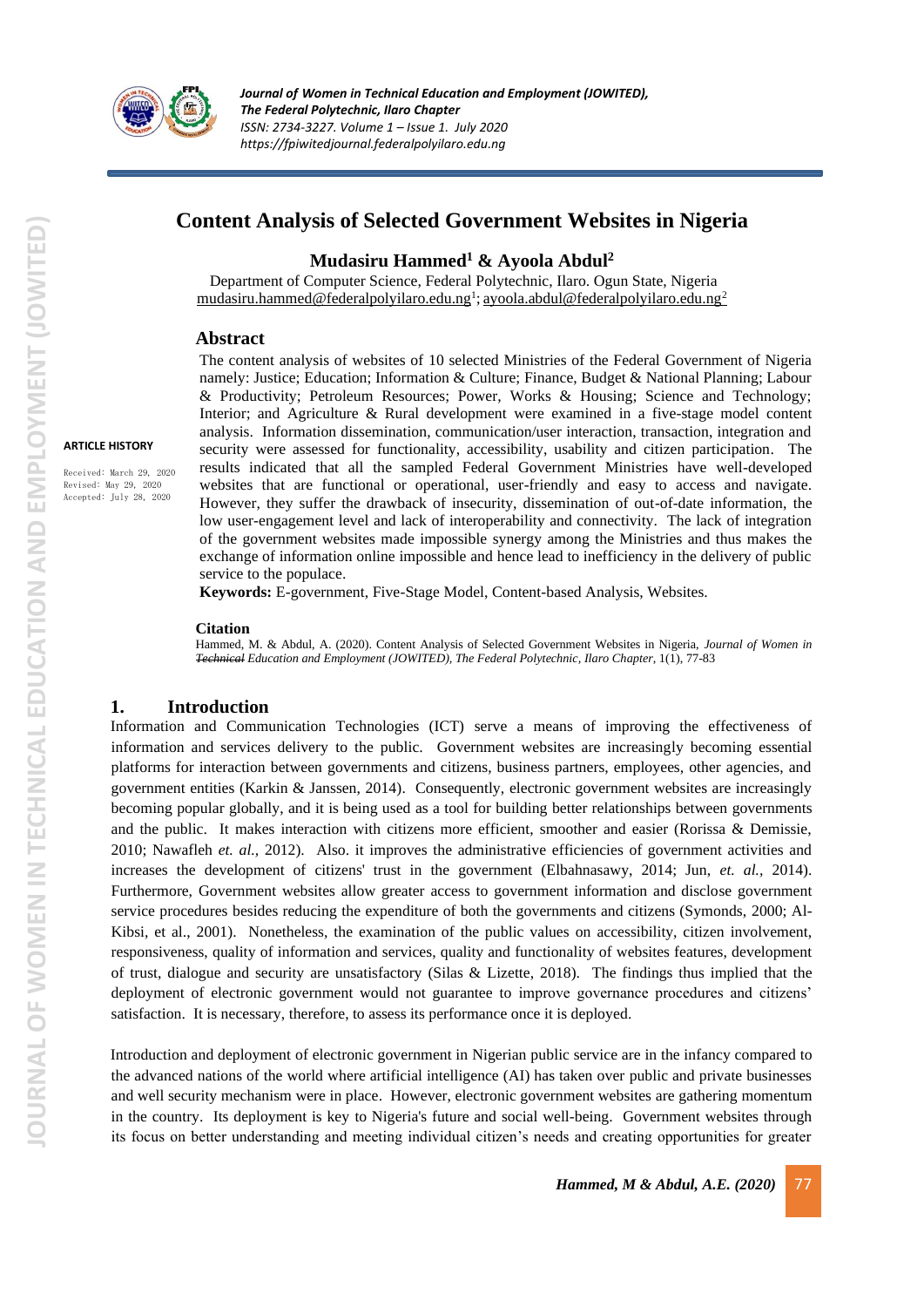

public participation in government. It is necessary, therefore, to access the electronic government in the country to ascertain it meets its objectives.

Several studies have proposed content analysis as a basis for the examination of electronic government in different counties (Janet, 2002; Jitendra, 2007; Sandeep & Shalina, 2017). This study examined public values of selected Federal Government of Nigeria's Ministries, Department and Agencies based on content analysis of the websites. Also, the study assessed functionality of the websites, the use of information technology in government, the public values and the impacts of electronic government websites on government and citizen relationship.

## **2. Materials and Methods**

This study examined websites of selected Ministries in Nigeria through the assessment of the websites' features, functionality, accessibility/usability and citizen participation. A five-stage model tool involving information, communication, transaction, accessibility and security was used for the website's content analysis. The model is depicted in Figure 1. The functionality, usability and citizen participation metrics were accessed on the website of each of the government Ministries. In all, 10 Federal Ministries were selected from the existing 28 Federal Ministries through which public services are discharged to the citizens. Government Ministries used for the study were the Ministries of Justice; Education; Information & Culture; Finance, Budget & National Planning; Labour & Productivity; Petroleum Resources; Power, Works & Housing; Science and Technology; Interior; and Agriculture & Rural Development. The study lasted 12 weeks.

The study accessed the functional status (i.e. enable or disable) some of the websites' features through the icons or words serving as a shortcut link to those public services. Also, the accessibility of the features and the webpage itself to the citizen was checked. A good website must be accessible to all regardless of expertise, personality, literacy, ethnicity, and disability. Furthermore, the rate at which people use or visit the websites because the structure of a good website should make navigation easy and the search engine more effective. A website must be designed in such a way that hypertext used in the browser will allow the user to transit from one web page to another. The robustness of a website encourages frequent usage of the websites. Full participation of citizen also plays a vital role in the life of electronic government websites, because the reason for establishing government websites is to serve the citizens' needs. All these were evaluated in the IT tools to determine the adoption of IT in an electronic government, this promotes good governance.

The screenshots of the websites of the Ministries investigated are depicted in Figure 2.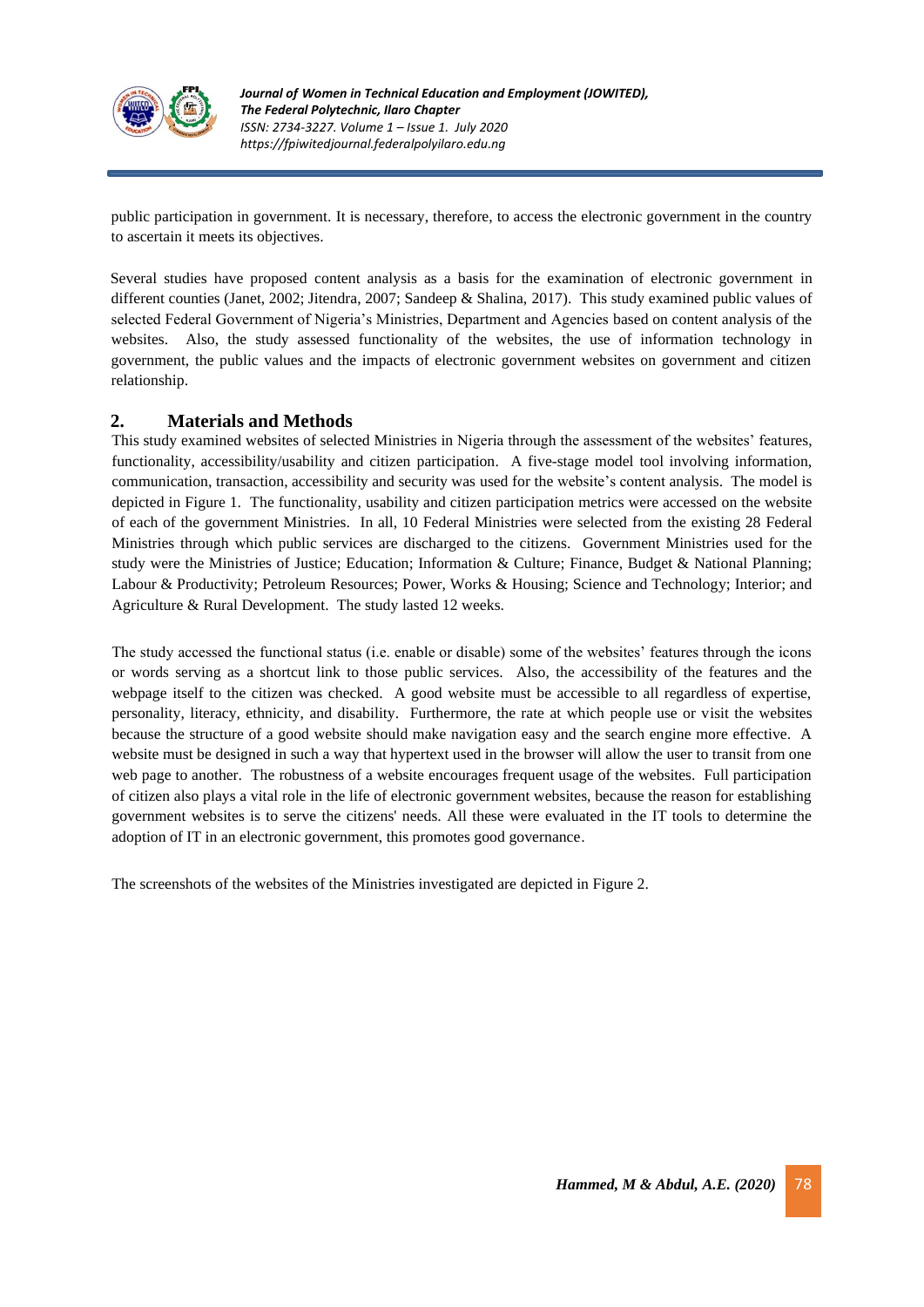

*Journal of Women in Technical Education and Employment (JOWITED), The Federal Polytechnic, Ilaro Chapter ISSN: 2734-3227. Volume 1 – Issue 1. July 2020 https://fpiwitedjournal.federalpolyilaro.edu.ng*



Figure 1: A five-Stage website analysis model



Figure 2: Websites of selected Government Ministries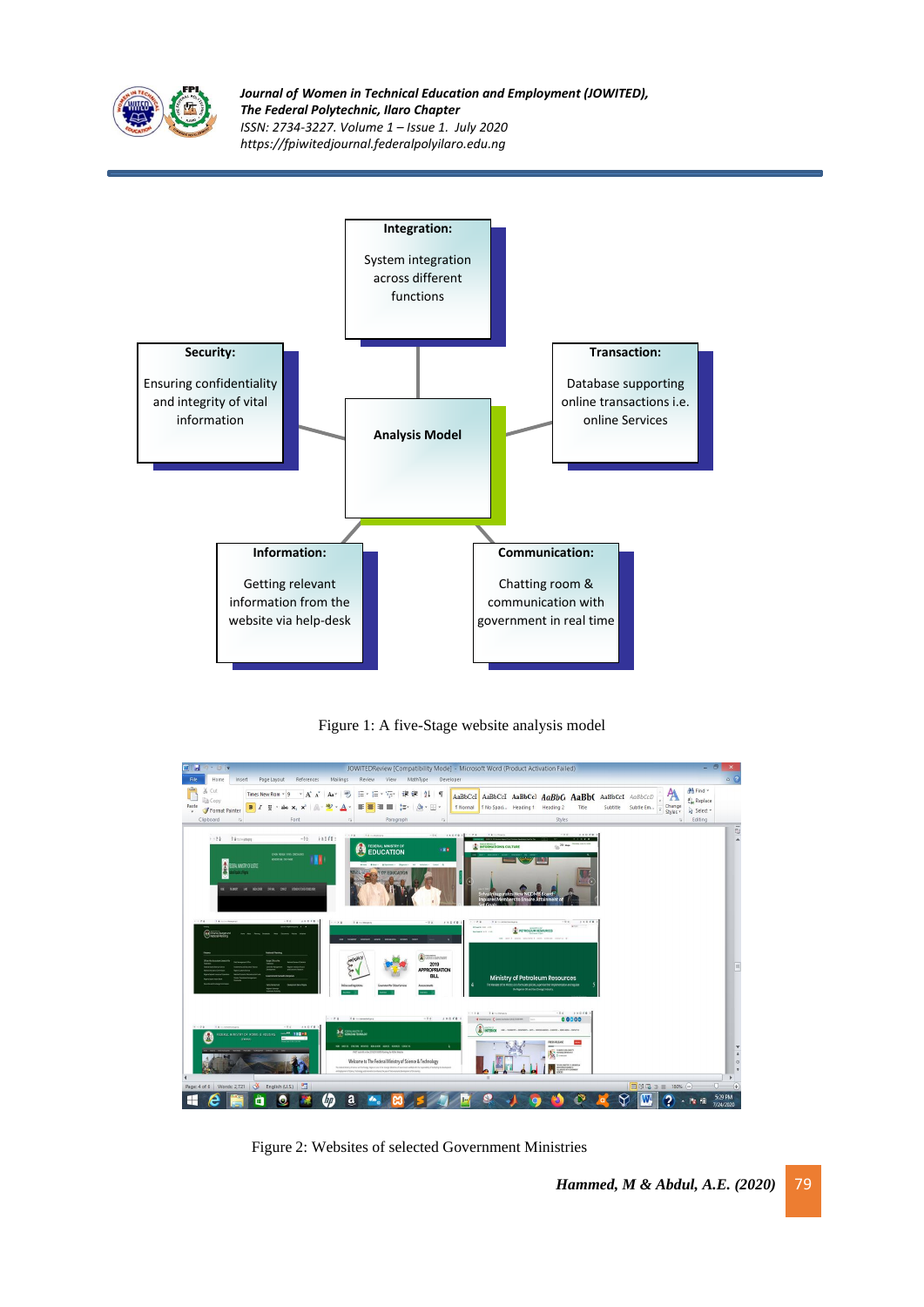

## **3. Results and Discussion**

The website metrics were evaluated following every stage of the model in Figure 1.

**Information:** Content published online is an important tool in an electronic government. It must be timely, accurate, up-to-date and has a surprising value so that the citizen is well-informed and be abreast of news and development in the country. The online newsletter must be updated with current and useful information. The results of the analysis of information dissemination via the various government Ministries website are presented in Table 1.

| <b>Government Ministry</b>             | <b>Content Rating</b> |                      |                  |                                 |
|----------------------------------------|-----------------------|----------------------|------------------|---------------------------------|
|                                        | <b>Functionality</b>  | <b>Accessibility</b> | <b>Usability</b> | <b>Citizen</b><br>participation |
| Justice                                | Yes                   | Yes                  | N <sub>0</sub>   | N <sub>o</sub>                  |
| Education                              | <b>Yes</b>            | Yes                  | N <sub>0</sub>   | N <sub>o</sub>                  |
| Information & Culture                  | <b>Yes</b>            | Yes                  | N <sub>0</sub>   | No.                             |
| Finance, Budget & National<br>Planning | Yes                   | Yes                  | N <sub>0</sub>   | N <sub>o</sub>                  |
| Labour & Productivity                  | Yes                   | Yes                  | N <sub>0</sub>   | N <sub>o</sub>                  |
| <b>Petroleum Resources</b>             | <b>Yes</b>            | Yes                  | N <sub>0</sub>   | N <sub>o</sub>                  |
| Power, Works & Housing                 | Yes                   | Yes                  | No               | N <sub>o</sub>                  |
| Science & Technology                   | Yes                   | Yes                  | N <sub>0</sub>   | No                              |
| Interior                               | Yes                   | Yes                  | N <sub>0</sub>   | N <sub>o</sub>                  |
| Agriculture & Rural<br>Development     | Yes                   | Yes                  | N <sub>0</sub>   | No                              |

### **Table 1. Content rating of government websites based on information**

Further to results presented in Table 1, it was observed that although the information features or news sections of all the selected websites were functional and accessible to citizens except people with disabilities. Also, helpdesks were incorporated into some of the websites. Some of the contents published as at the time of the research were out-of-date, which made usability and citizen participation doubtful.

**Communication:** Social media serve a valuable means of communication. Hence the use of social networking services such as Yahoo mail and Gmail, twitter, blogs, chatbot interaction and communicating with the citizens is by far away from the delivery of government service to the populace. It enhances also, information dissemination. Table 2 shows the content analysis of the websites based on communication.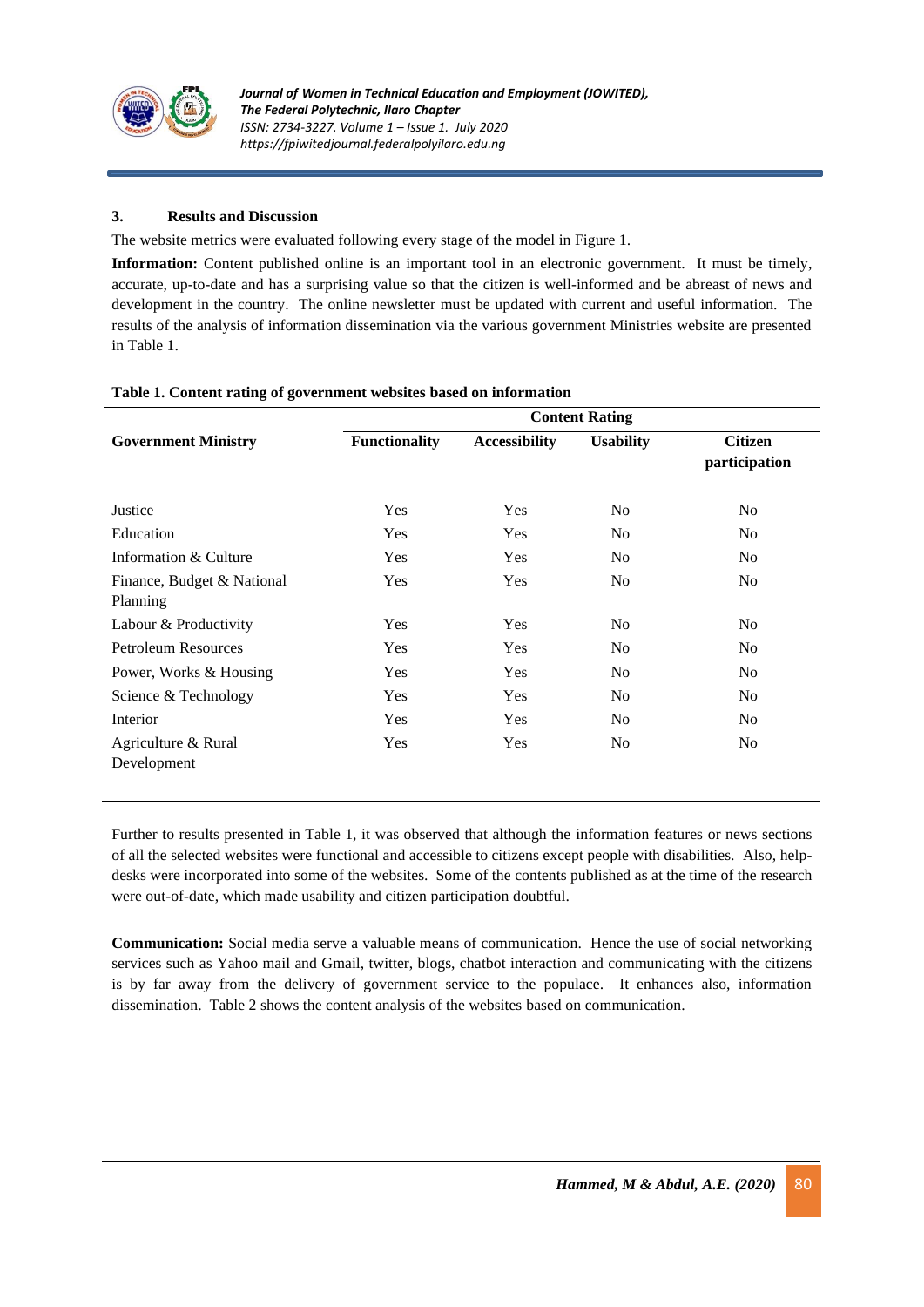

|                            | <b>Content Rating</b> |                      |                  |                                 |  |
|----------------------------|-----------------------|----------------------|------------------|---------------------------------|--|
| <b>Government Ministry</b> | <b>Functionality</b>  | <b>Accessibility</b> | <b>Usability</b> | <b>Citizen</b><br>participation |  |
| Justice                    | No.                   | No                   | No               | N <sub>0</sub>                  |  |
| Education                  | Yes                   | <b>Yes</b>           | N <sub>0</sub>   | N <sub>0</sub>                  |  |
| Information $\&$ Culture   | <b>Yes</b>            | <b>Yes</b>           | N <sub>0</sub>   | N <sub>0</sub>                  |  |
| Finance, Budget & National | Yes                   | Yes                  | N <sub>0</sub>   | N <sub>0</sub>                  |  |
| Planning                   |                       |                      |                  |                                 |  |
| Labour & Productivity      | No.                   | No.                  | N <sub>0</sub>   | N <sub>0</sub>                  |  |
| Petroleum Resources        | No.                   | No.                  | N <sub>0</sub>   | N <sub>0</sub>                  |  |
| Power, Works & Housing     | No.                   | No.                  | N <sub>0</sub>   | N <sub>0</sub>                  |  |
| Science & Technology       | Yes                   | <b>Yes</b>           | N <sub>0</sub>   | N <sub>0</sub>                  |  |
| Interior                   | No.                   | No.                  | N <sub>0</sub>   | N <sub>0</sub>                  |  |
| Agriculture & Rural        | No.                   | No.                  | N <sub>0</sub>   | N <sub>0</sub>                  |  |
| Development                |                       |                      |                  |                                 |  |

## **Table 2. Content rating of government websites based on communication**

The content analysis presented in Table 2 indicated that 40% of the government Ministries have online communication channels. However, whether or not the channels were operational could not be ascertained because attempts were made to communicate the Ministries via Email message were not successful. Response to Email to make enquires sent to the Ministries was not received as at the time of writing this paper. Therefore, acceptability, usability and public engagement/participation were not ascertained.

**Transaction:** The ability of the website to support online transactions was assessed. The assessment included receipt of payments for service, payment of taxes, levies and charges, generating and submitting information such as application and renewal of driver's license, application for land ownership, application for government job and other government activities. The results of content analysis based on ease of transacting business with the Government Ministries are shown in Table 3.

|                                    | <b>Content Rating</b> |                      |                  |                                 |  |  |
|------------------------------------|-----------------------|----------------------|------------------|---------------------------------|--|--|
| <b>Government Ministry</b>         | <b>Functionality</b>  | <b>Accessibility</b> | <b>Usability</b> | <b>Citizen</b><br>participation |  |  |
| Justice                            | Yes                   | Yes                  | No               | N <sub>0</sub>                  |  |  |
| Education                          | Yes                   | Yes                  | N <sub>0</sub>   | N <sub>o</sub>                  |  |  |
| Information & Culture              | Yes                   | Yes                  | N <sub>0</sub>   | N <sub>o</sub>                  |  |  |
| Finance, Budget & National         | Yes                   | Yes                  | Yes              | N <sub>0</sub>                  |  |  |
| Planning                           |                       |                      |                  |                                 |  |  |
| Labour & Productivity              | Yes                   | Yes                  | No               | N <sub>0</sub>                  |  |  |
| Petroleum Resources                | Yes                   | Yes                  | N <sub>0</sub>   | N <sub>o</sub>                  |  |  |
| Power, Works & Housing             | Yes                   | Yes                  | N <sub>0</sub>   | N <sub>0</sub>                  |  |  |
| Science & Technology               | Yes                   | Yes                  | No               | N <sub>0</sub>                  |  |  |
| Interior                           | Yes                   | <b>Yes</b>           | N <sub>0</sub>   | N <sub>o</sub>                  |  |  |
| Agriculture & Rural<br>Development | Yes                   | Yes                  | No               | N <sub>0</sub>                  |  |  |

### **Table 3. Content rating of government websites based on transaction**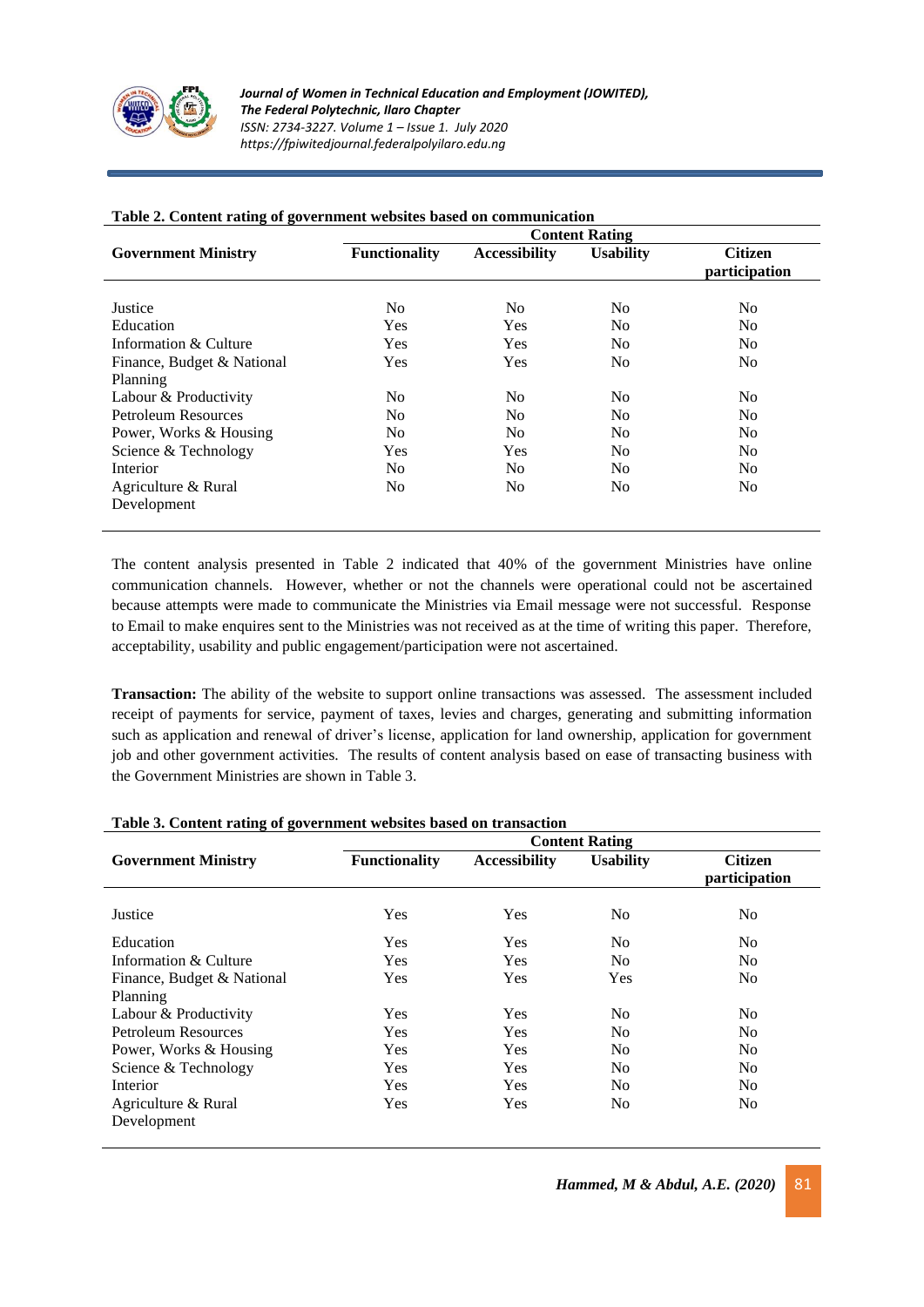

The results websites' contents analysis showed that online transactions were well developed in all the Ministries examined. It was evident that online transactions platforms in all the websites visited were functional or operational and accessible. However, there were no signs of usage of the transaction platforms in all ministries covered except in the Federal Ministry of Finance & National Planning. It was noticed that applicants for driver's license would rather than apply and make payment online would instead transact the business in the issuing Office or Department of the Ministry. The attitude implied that though the online platforms for transactions were created the usage level was low.

**Integration:** The websites were checked for interoperability among the Federal Ministries. It was to ascertain whether or not the software used by the Ministries were network such that the latter can exchange information where their operations overlap. For example, the Ministries of Education, Labour & Productivity, and Finance, Budget & National Planning would share information that would inform Government policy on Education in the country. The integration, therefore, support synergy between and among government Ministries, Departments and Agencies for a common goal. Consequently, government websites were assessed for integration or interoperability. The results showed that interoperability was not found among the Ministries through the websites examined. It implied that there was no synergy among the Ministries in terms of information sharing across their boundaries.

**Security and Privacy:** The websites were checked for the mechanism for securing confidential information and maintaining the privacy of the individual citizen. The results indicated that the security mechanism was not noticed in all the websites examined except that of the Federal Ministry of Finance, Budget and National Planning. The Finance Ministry made some of their activities offline instead of online for security reasons. Websites of other ministries covered were vulnerable to cyber-attacks. Indeed, the website of one of the Ministries covered suffered a phishing attack where citizens' account was hacked recently.

## **4. Conclusion**

It may be concluded that all the sampled Federal Government Ministries have well-developed websites that are functional or operational, user-friendly and easy to access and navigate. However, they suffer the drawback of insecurity, dissemination of out-of-date information, low user-engagement level and lack of interoperability and connectivity. The lack of integration of the government websites made impossible synergy among the Ministries and thus makes the exchange of information online impossible and hence lead to inefficiency in the delivery of public service to the populace.

### **References**

- Al-Kibsi, G., de Boer, K., Mourshed, M., & Rea, N.P. (2001). Putting citizens on-line, not in line. *McKinzey Quarterly*, 2, 65-73.
- Elbahnasawy, N. G. (2014). Electronic government, internet adoption, and corruption: An empirical investigation. *World Development,* 57, 114-126.
- Janet, K. (2002). Implementing electronic government services in East Africa: Assessing status through content analysis of government websites. *Electronic Journal of e-Government*, 2(1),39-54.
- Jitendra, P. (2007). A Content Analysis of Selected Government Web Sites: a Case Study of Nepal. *The Electronic Journal of E-Government,* 5(1), 87-94.